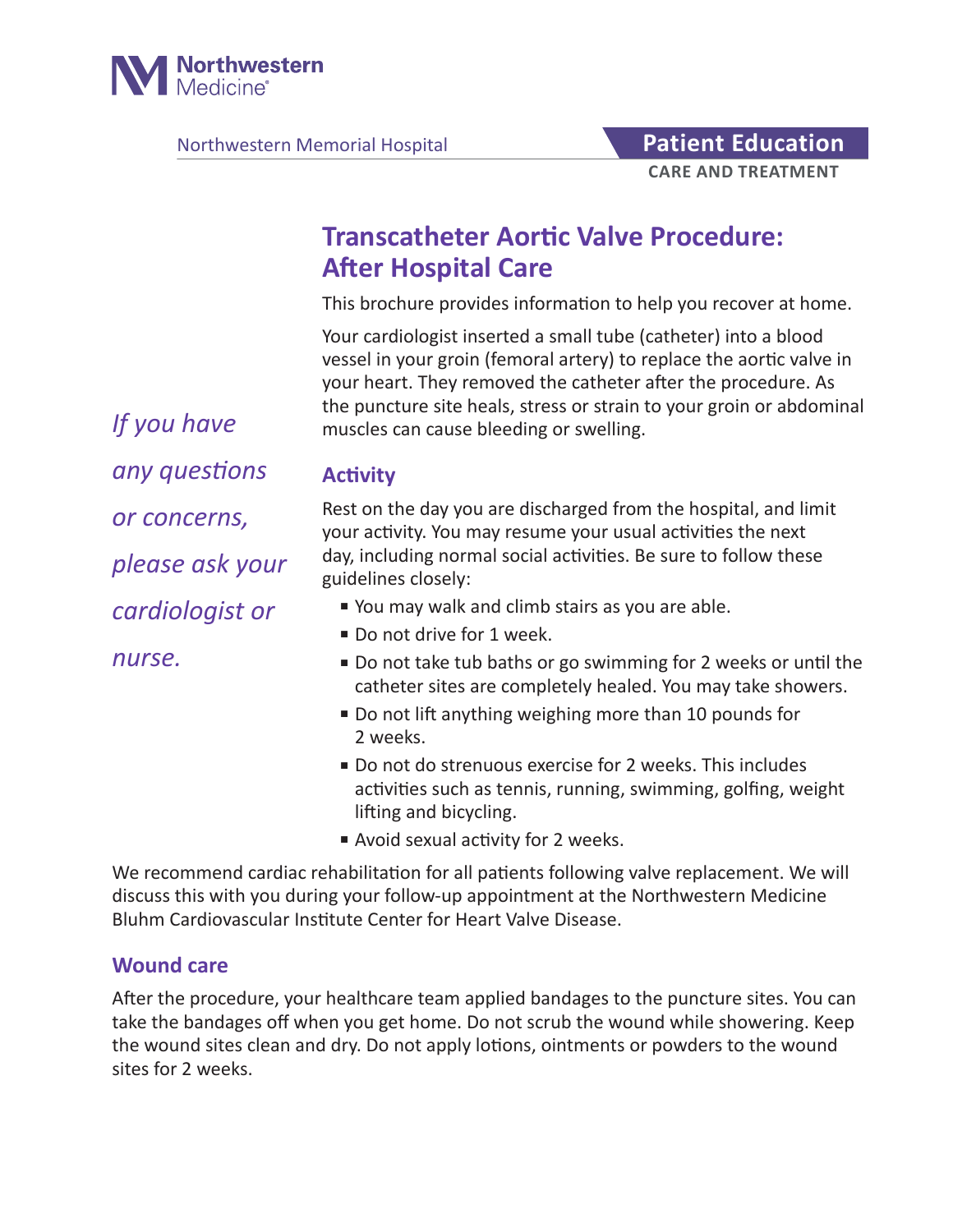# **Wound healing**

The healing wound should remain soft and dry. It is normal for it to be bruised or have a marble-sized lump. Please call your cardiologist if you notice any of these signs or symptoms:

- Redness around the puncture site
- Drainage from the puncture site
- Increased swelling around the puncture site
- Pain at the puncture site that makes walking difficult
- Numbness or tingling in your thigh or leg
- Coolness or changes in the normal color of your leg or foot

# **Arterial bleeding**

In rare cases, the artery may reopen. If this occurs, it is a medical emergency. Symptoms include:

- Rapid swelling of the area around the puncture site, which may be pulsating
- Heavy bleeding from the puncture site that does not stop

#### **If you have these symptoms, apply hard pressure above the puncture site. Call 911 right away.**

### **Medications**

After your valve replacement, your cardiologist will prescribe the following medications. These medications will help prevent blood clots from forming on the valve leaflets (valve thrombosis).

#### *Aspirin*

Take 1 aspirin tablet (81 milligrams) every day. Continue taking aspirin as instructed by your cardiologist. You will likely need to take it for the rest of your life.

#### *Anticoagulant (blood thinner) medication*

Your cardiologist may prescribe anticoagulant medication for you. Follow their instructions for how to take these medications:

- Clopidogrel (Plavix<sup>®</sup>)
- Warfarin (Coumadin<sup>®</sup>)
- Apixaban (Eliquis<sup>®</sup>)
- Rivaroxaban (Xarelto®)
- Dabigatran (Pradaxa®)

#### **Do not stop these medications without talking with your cardiologist first.**